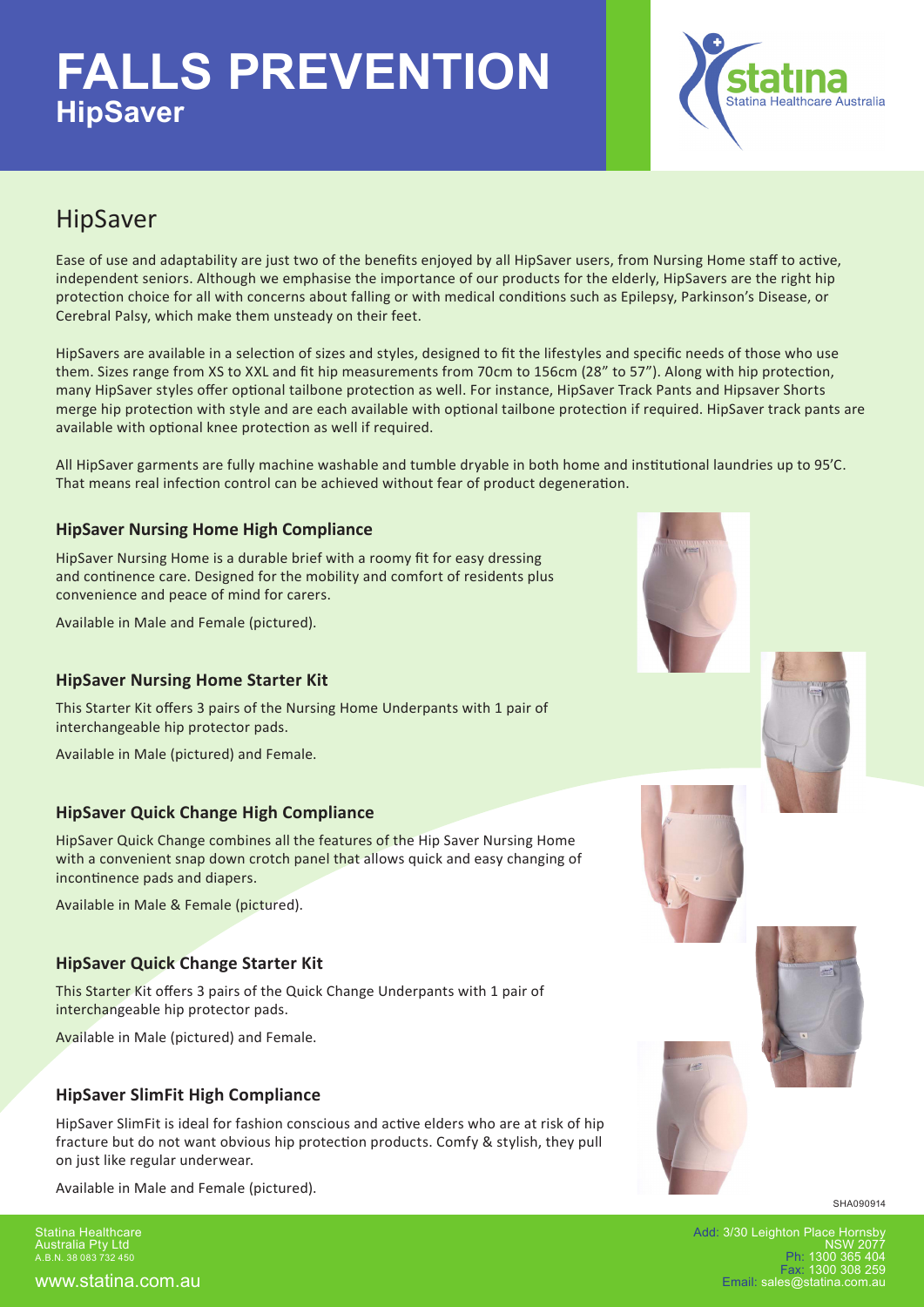

#### **HipSaver SlimFit Starter Kit**

This Starter Kit offers 3 pairs of the Slim Fit Underpants with 1 pair of interchangeable hip protector pads.

Available in Male (pictured) and Female.

#### **HipSaver Open-Bottom High Compliance**

HipSaver Open Bottom allows residents to wear their familiar underwear whilst alleviating problems for those with urge incontinence or challenges in removing close fitting garments.

Suitable for both Male & Female wearers.

#### **HipSaver Open-Bottom Starter Kit**

This Starter Kit offers 3 pairs of the Open-Bottom Underpants with 1 pair of interchangeable hip protector pads.

Suitable for both Male & Female wearers.

#### **HipSaver with Tailbone High Compliance**

HipSaver with Tailbone offers protection for both hips plus the tailbone for backwards falls. HipSaver Nursing Home(NH), SlimFit(SF) and QuickChange(QC) models are each available to special order with sewn-in tailbone protection.

#### **HipSaver Track Pants High Compliance**

Perfect for both women and men, HipSaver Track Pants have the same all-soft hip protectors and the same proven hip protection as other HipSaver garments, but in a comfortable, casual style. Also available with tailbone and/or knee protection sewnin. Available in regular or tall sizes.

#### **HipSaver Interim 3/4 Length Pant High Compliance**

HipSaver Interim is the perfect solution for hip protection whilst you are assessing the patients hip protection needs. Because they're not underwear, they don't need to be patient specific. Yet, like all HipSaver products, they provide reliable & comfortable protection.

#### **HipSaver Shorts High Compliance**

Perfect for both women and men, HipSaver Shorts have the same all-soft hip protectors and the same proven hip protection as other HipSaver garments, but in a comfortable, casual style. Also available with tailbone protection sewn-in.









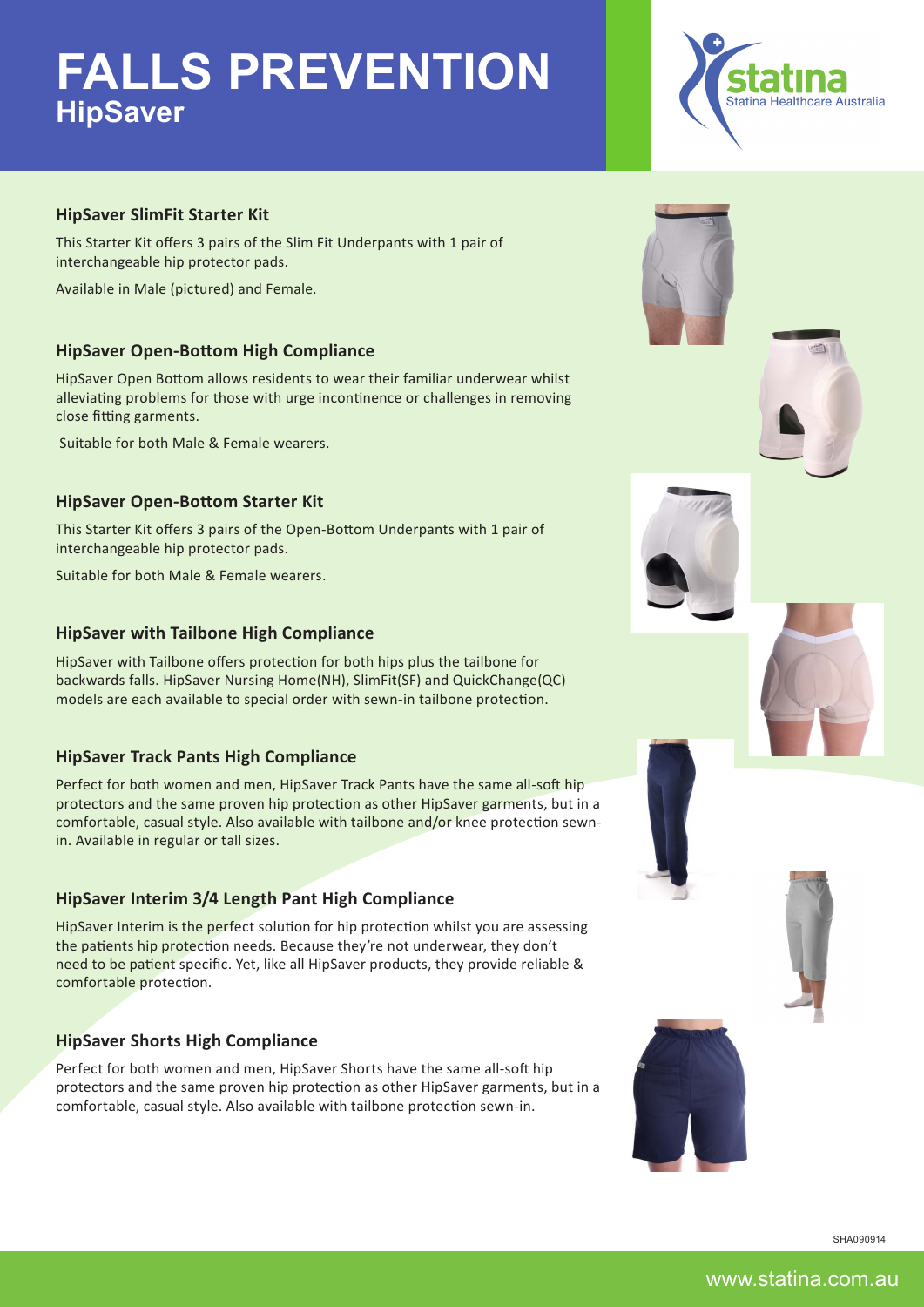

| <b>Product Code</b> | <b>Product Name</b>                            | <b>Size</b> |
|---------------------|------------------------------------------------|-------------|
| FPHS-NHHC-FXS       | HipSaver Nursing Home High Compliance - Female | X-Small     |
| FPHS-NHHC-FSM       | HipSaver Nursing Home High Compliance - Female | Small       |
| FPHS-NHHC-FMD       | HipSaver Nursing Home High Compliance - Female | Medium      |
| FPHS-NHHC-FLG       | HipSaver Nursing Home High Compliance - Female | Large       |
| FPHS-NHHC-FXL       | HipSaver Nursing Home High Compliance - Female | X-Large     |
| FPHS-NHHC-F2X       | HipSaver Nursing Home High Compliance - Female | 2X-Large    |
| FPHS-NHHC-MXS       | HipSaver Nursing Home High Compliance - Male   | X-Small     |
| FPHS-NHHC-MSM       | HipSaver Nursing Home High Compliance - Male   | Small       |
| FPHS-NHHC-MMD       | HipSaver Nursing Home High Compliance - Male   | Medium      |
| FPHS-NHHC-MLG       | HipSaver Nursing Home High Compliance - Male   | Large       |
| FPHS-NHHC-MXL       | HipSaver Nursing Home High Compliance - Male   | X-Large     |
| FPHS-NHHC-M2X       | HipSaver Nursing Home High Compliance - Male   | 2X-Large    |
| FPHS-NHSK-FXS       | HipSaver Nursing Home Starter Kit - Female     | X-Small     |
| FPHS-NHSK-FSM       | HipSaver Nursing Home Starter Kit - Female     | Small       |
| FPHS-NHSK-FMD       | HipSaver Nursing Home Starter Kit- Female      | Medium      |
| FPHS-NHSK-FLG       | HipSaver Nursing Home Starter Kit- Female      | Large       |
| FPHS-NHSK-FXL       | HipSaver Nursing Home Starter Kit- Female      | X-Large     |
| FPHS-NHSK-F2X       | HipSaver Nursing Home Starter Kit- Female      | 2X-Large    |
| FPHS-NHSK-MXS       | HipSaver Nursing Home Starter Kit- Male        | X-Small     |
| FPHS-NHSK-MSM       | HipSaver Nursing Home Starter Kit- Male        | Small       |
| FPHS-NHSK-MMD       | HipSaver Nursing Home Starter Kit- Male        | Medium      |
| FPHS-NHSK-MLG       | HipSaver Nursing Home Starter Kit- Male        | Large       |
| FPHS-NHSK-MXL       | HipSaver Nursing Home Starter Kit- Male        | X-Large     |
| FPHS-NHSK-M2X       | HipSaver Nursing Home Starter Kit- Male        | 2X-Large    |
| FPHS-QCHC-FXS       | HipSaver Quick Change High Compliance - Female | X-Small     |
| FPHS-QCHC-FSM       | HipSaver Quick Change High Compliance - Female | Small       |
| FPHS-QCHC-FMD       | HipSaver Quick Change High Compliance - Female | Medium      |
| FPHS-QCHC-FLG       | HipSaver Quick Change High Compliance - Female | Large       |
| FPHS-QCHC-FXL       | HipSaver Quick Change High Compliance - Female | X-Large     |
| FPHS-QCHC-F2X       | HipSaver Quick Change High Compliance - Female | 2X-Large    |
| FPHS-QCHC-MXS       | HipSaver Quick Change High Compliance - Male   | X-Small     |
| FPHS-QCHC-MSM       | HipSaver Quick Change High Compliance - Male   | Small       |
| FPHS-QCHC-MMD       | HipSaver Quick Change High Compliance - Male   | Medium      |
| FPHS-QCHC-MLG       | HipSaver Quick Change High Compliance - Male   | Large       |
| FPHS-QCHC-MXL       | HipSaver Quick Change High Compliance - Male   | X-Large     |
| FPHS-QCHC-M2X       | HipSaver Quick Change High Compliance - Male   | 2X-Large    |
| FPHS-QCSK-FXS       | HipSaver Quick Change Starter Kit - Female     | X-Small     |
| FPHS-QCSK-FSM       | HipSaver Quick Change Starter Kit - Female     | Small       |
| FPHS-QCSK-FMD       | HipSaver Quick Change Starter Kit - Female     | Medium      |
| FPHS-QCSK-FLG       | HipSaver Quick Change Starter Kit - Female     | Large       |
| FPHS-QCSK-FXL       | HipSaver Quick Change Starter Kit - Female     | X-Large     |
| FPHS-QCSK-F2X       | HipSaver Quick Change Starter Kit - Female     | 2X-Large    |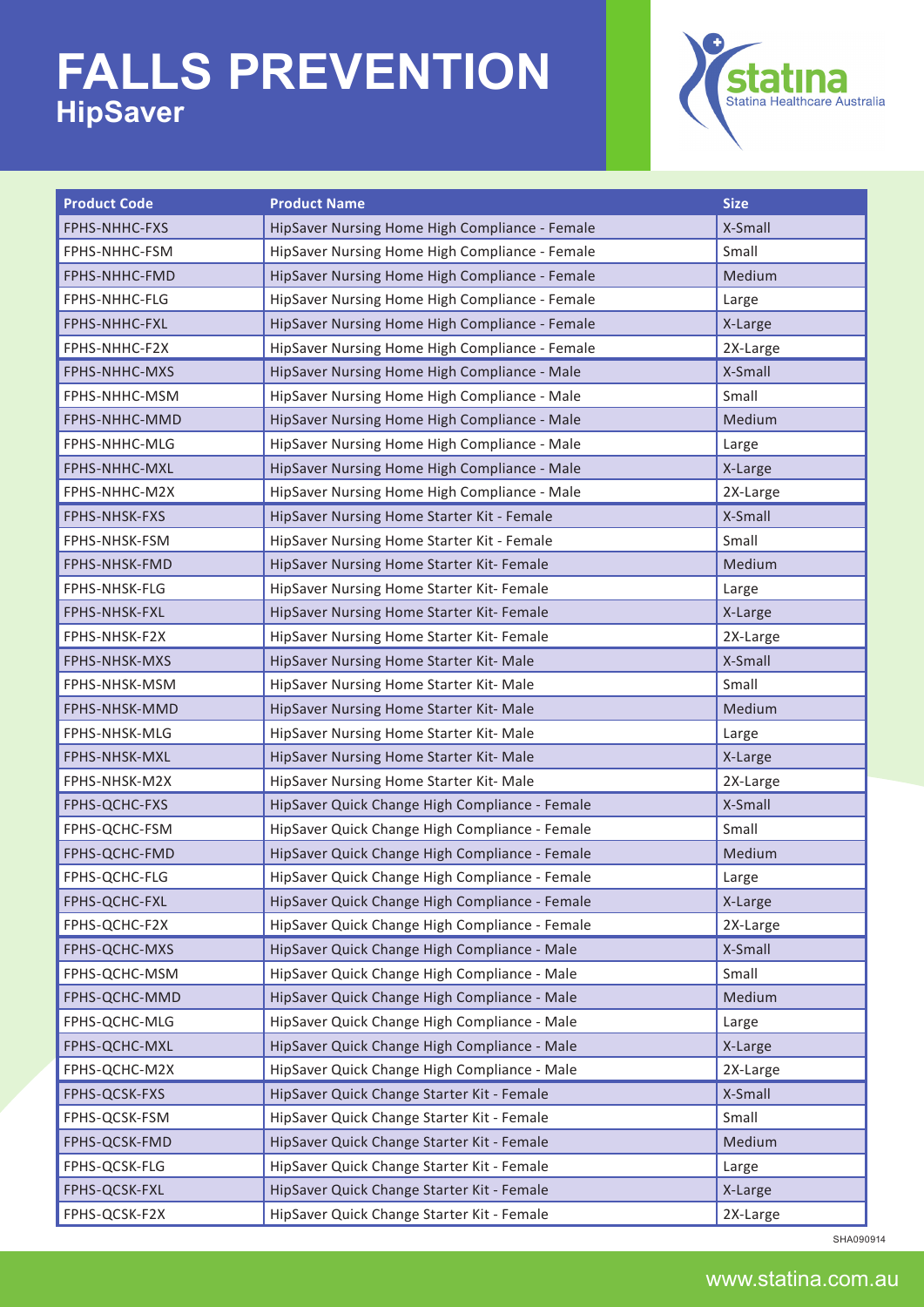

| <b>Product Code</b> | <b>Product Name</b>                           | <b>Size</b> |  |
|---------------------|-----------------------------------------------|-------------|--|
| FPHS-QCSK-MXS       | HipSaver Quick Change Starter Kit- Male       | X-Small     |  |
| FPHS-QCSK-MSM       | HipSaver Quick Change Starter Kit- Male       | Small       |  |
| FPHS-QCSK-MMD       | HipSaver Quick Change Starter Kit- Male       | Medium      |  |
| FPHS-QCSK-MLG       | HipSaver Quick Change Starter Kit- Male       | Large       |  |
| FPHS-QCSK-MXL       | HipSaver Quick Change Starter Kit- Male       | X-Large     |  |
| FPHS-QCSK-M2X       | HipSaver Quick Change Starter Kit- Male       | 2X-Large    |  |
| FPHS-SFHC-FXS       | HipSaver SlimFit High Compliance - Female     | X-Small     |  |
| FPHS-SFHC-FSM       | HipSaver SlimFit High Compliance - Female     | Small       |  |
| FPHS-SFHC-FMD       | HipSaver SlimFit High Compliance - Female     | Medium      |  |
| FPHS-SFHC-FLG       | HipSaver SlimFit High Compliance - Female     | Large       |  |
| FPHS-SFHC-FXL       | HipSaver SlimFit High Compliance - Female     | X-Large     |  |
| FPHS-SFHC-F2X       | HipSaver SlimFit High Compliance - Female     | 2X-Large    |  |
| FPHS-SFHC-MXS       | HipSaver SlimFit High Compliance - Male       | X-Small     |  |
| FPHS-SFHC-MSM       | HipSaver SlimFit High Compliance - Male       | Small       |  |
| FPHS-SFHC-MMD       | HipSaver SlimFit High Compliance - Male       | Medium      |  |
| FPHS-SFHC-MLG       | HipSaver SlimFit High Compliance - Male       | Large       |  |
| FPHS-SFHC-MXL       | HipSaver SlimFit High Compliance - Male       | X-Large     |  |
| FPHS-SFHC-M2X       | HipSaver SlimFit High Compliance - Male       | 2X-Large    |  |
| FPHS-SFSK-FXS       | HipSaver SlimFit Starter Kit - Female         | X-Small     |  |
| FPHS-SFSK-FSM       | HipSaver SlimFit Starter Kit - Female         | Small       |  |
| FPHS-SFSK-FMD       | HipSaver SlimFit Starter Kit - Female         | Medium      |  |
| FPHS-SFSK-FLG       | HipSaver SlimFit Starter Kit - Female         | Large       |  |
| FPHS-SFSK-FXL       | HipSaver SlimFit Starter Kit - Female         | X-Large     |  |
| FPHS-SFSK-F2X       | HipSaver SlimFit Starter Kit - Female         | 2X-Large    |  |
| FPHS-SFSK-MXS       | HipSaver SlimFit Starter Kit - Male           | X-Small     |  |
| FPHS-SFSK-MSM       | HipSaver SlimFit Starter Kit - Male           | Small       |  |
| FPHS-SFSK-MMD       | HipSaver SlimFit Starter Kit - Male           | Medium      |  |
| FPHS-SFSK-MLG       | HipSaver SlimFit Starter Kit - Male           | Large       |  |
| FPHS-SFSK-MXL       | HipSaver SlimFit Starter Kit - Male           | X-Large     |  |
| FPHS-SFSK-M2X       | HipSaver SlimFit Starter Kit - Male           | 2X-Large    |  |
| FPHS-OBHC-UXS       | HipSaver Open-Bottom High Compliance - Unisex | X-Small     |  |
| FPHS-OBHC-USM       | HipSaver Open-Bottom High Compliance - Unisex | Small       |  |
| FPHS-OBHC-UMD       | HipSaver Open-Bottom High Compliance - Unisex | Medium      |  |
| FPHS-OBHC-ULG       | HipSaver Open-Bottom High Compliance - Unisex | Large       |  |
| FPHS-OBHC-UXL       | HipSaver Open-Bottom High Compliance - Unisex | X-Large     |  |
| FPHS-OBHC-U2X       | HipSaver Open-Bottom High Compliance - Unisex | 2X-Large    |  |
| FPHS-OBSK-UXS       | HipSaver Open-Bottom Starter Kit - Unisex     | X-Small     |  |
| FPHS-OBSK-USM       | HipSaver Open-Bottom Starter Kit - Unisex     | Small       |  |
| FPHS-OBSK-UMD       | HipSaver Open-Bottom Starter Kit - Unisex     | Medium      |  |
| FPHS-OBSK-ULG       | HipSaver Open-Bottom Starter Kit - Unisex     | Large       |  |
| FPHS-OBSK-UXL       | HipSaver Open-Bottom Starter Kit - Unisex     | X-Large     |  |
| FPHS-OBSK-U2X       | HipSaver Open-Bottom Starter Kit - Unisex     | 2X-Large    |  |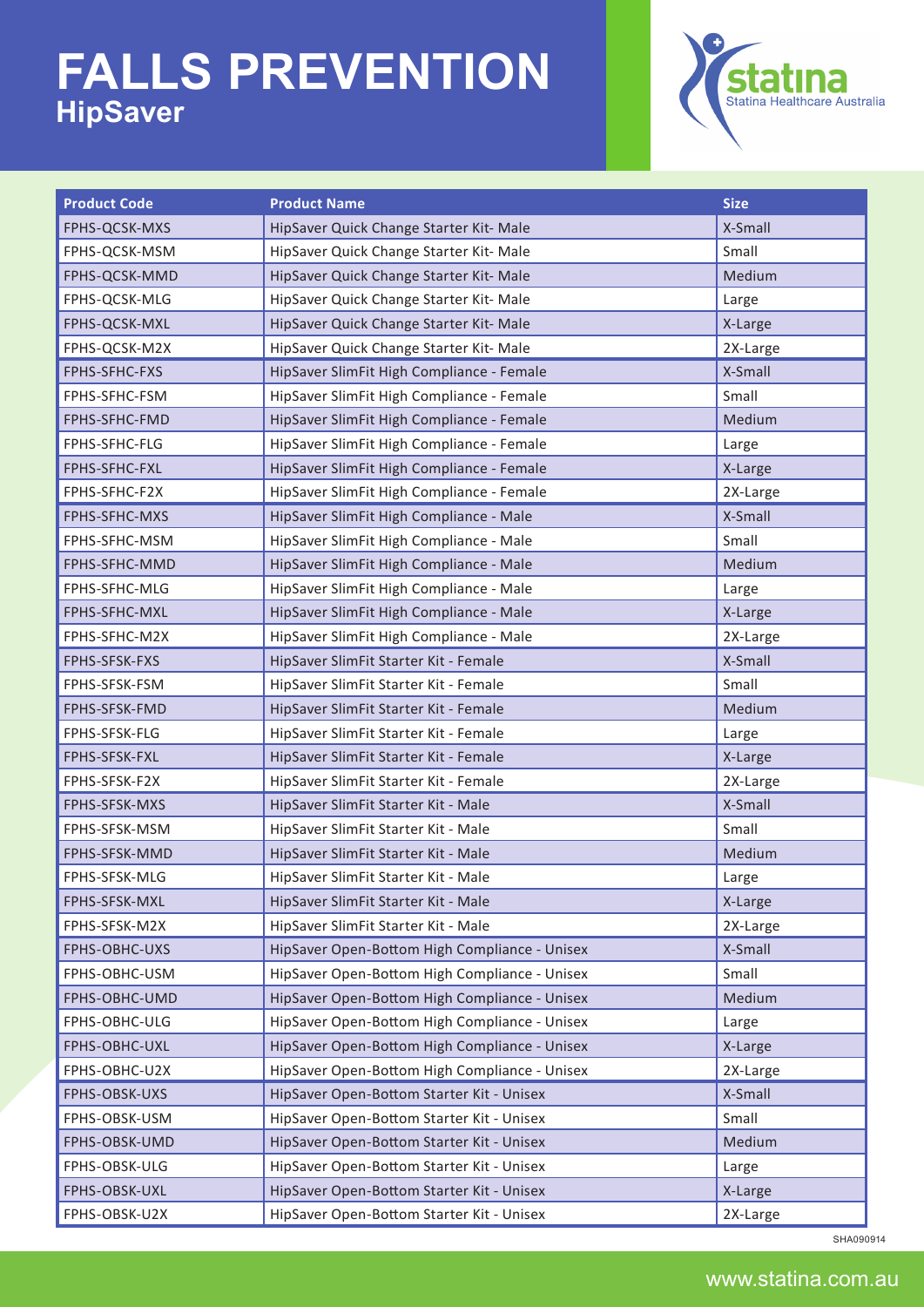

| <b>Product Code</b>   | <b>Product Name</b>                                | <b>Size</b> |
|-----------------------|----------------------------------------------------|-------------|
| FPHS-NHTB-FXS         | HipSaver Nursing Home with Tailbone - Female - HC* | X-Small     |
| FPHS-NHTB-FSM         | HipSaver Nursing Home with Tailbone - Female- HC*  | Small       |
| FPHS-NHTB-FMD         | HipSaver Nursing Home with Tailbone - Female - HC* | Medium      |
| FPHS-NHTB-FLG         | HipSaver Nursing Home with Tailbone - Female - HC* | Large       |
| FPHS-NHTB-FXL         | HipSaver Nursing Home with Tailbone - Female - HC* | X-Large     |
| FPHS-NHTB-F2X         | HipSaver Nursing Home with Tailbone - Female - HC* | 2X-Large    |
| FPHS-NHTB-MXS         | HipSaver Nursing Home with Tailbone - Male - HC*   | X-Small     |
| FPHS-NHTB-MSM         | HipSaver Nursing Home with Tailbone - Male - HC*   | Small       |
| FPHS-NHTB-MMD         | HipSaver Nursing Home with Tailbone - Male - HC*   | Medium      |
| FPHS-NHTB-MLG         | HipSaver Nursing Home with Tailbone - Male - HC*   | Large       |
| FPHS-NHTB-MXL         | HipSaver Nursing Home with Tailbone - Male - HC*   | X-Large     |
| FPHS-NHTB-M2X         | HipSaver Nursing Home with Tailbone - Male - HC*   | 2X-Large    |
| FPHS-SFTB-FXS         | HipSaver SlimFit with Tailbone - Female - HC*      | X-Small     |
| FPHS-SFTB-FSM         | HipSaver SlimFit with Tailbone - Female - HC*      | Small       |
| FPHS-SFTB-FMD         | HipSaver SlimFit with Tailbone - Female - HC*      | Medium      |
| FPHS-SFTB-FLG         | HipSaver SlimFit with Tailbone - Female - HC*      | Large       |
| FPHS-SFTB-FXL         | HipSaver SlimFit with Tailbone - Female - HC*      | X-Large     |
| FPHS-SFTB-F2X         | HipSaver SlimFit with Tailbone - Female - HC*      | 2X-Large    |
| FPHS-SFTB-MXS         | HipSaver SlimFit with Tailbone - Male - HC*        | X-Small     |
| FPHS-SFTB-MSM         | HipSaver SlimFit with Tailbone - Male - HC*        | Small       |
| FPHS-SFTB-MMD         | HipSaver SlimFit with Tailbone - Male - HC*        | Medium      |
| FPHS-SFTB-MLG         | HipSaver SlimFit with Tailbone - Male - HC*        | Large       |
| FPHS-SFTB-MXL         | HipSaver SlimFit with Tailbone - Male - HC*        | X-Large     |
| FPHS-SFTB-M2X         | HipSaver SlimFit with Tailbone - Male - HC*        | 2X-Large    |
| FPHS-QCTB-FXS         | HipSaver Quick Change with Tailbone - Unisex - HC  | X-Small     |
| FPHS-QCTB-USM         | HipSaver Quick Change with Tailbone - Unisex - HC* | Small       |
| FPHS-QCTB-UMD         | HipSaver Quick Change with Tailbone - Unisex - HC* | Medium      |
| FPHS-QCTB-ULG         | HipSaver Quick Change with Tailbone - Unisex - HC* | Large       |
| FPHS-QCTB-UXL         | HipSaver Quick Change with Tailbone - Unisex - HC* | X-Large     |
| FPHS-QCTB-U2X         | HipSaver Quick Change with Tailbone - Unisex - HC* | 2X-Large    |
| FPHS-TP-RXS           | HipSaver Track Pants - Regular - HC*               | X-Small     |
| FPHS-TP-RSM           | HipSaver Track Pants - Regular - HC*               | Small       |
| FPHS-TP-RMD           | HipSaver Track Pants - Regular - HC*               | Medium      |
| FPHS-TP-RLG           | HipSaver Track Pants - Regular - HC*               | Large       |
| FPHS-TP-RXL           | HipSaver Track Pants - Regular - HC*               | X-Large     |
| FPHS-TP-R2X           | HipSaver Track Pants - Regular - HC*               | 2X-Large    |
| FPHS-TP-TXS           | HipSaver Track Pants - Tall - HC*                  | X-Small     |
| FPHS-TP-TSM           | HipSaver Track Pants - Tall - HC*                  | Small       |
| FPHS-TP-TMD           | HipSaver Track Pants - Tall - HC*                  | Medium      |
| FPHS-TP-TLG           | HipSaver Track Pants - Tall - HC*                  | Large       |
| FPHS-TP-TXL           | HipSaver Track Pants - Tall - HC*                  | X-Large     |
| FPHS-TP-T2X           | HipSaver Track Pants - Tall - HC*                  | 2X-Large    |
| *HC - High Compliance |                                                    | SHA090914   |

www.statina.com.au